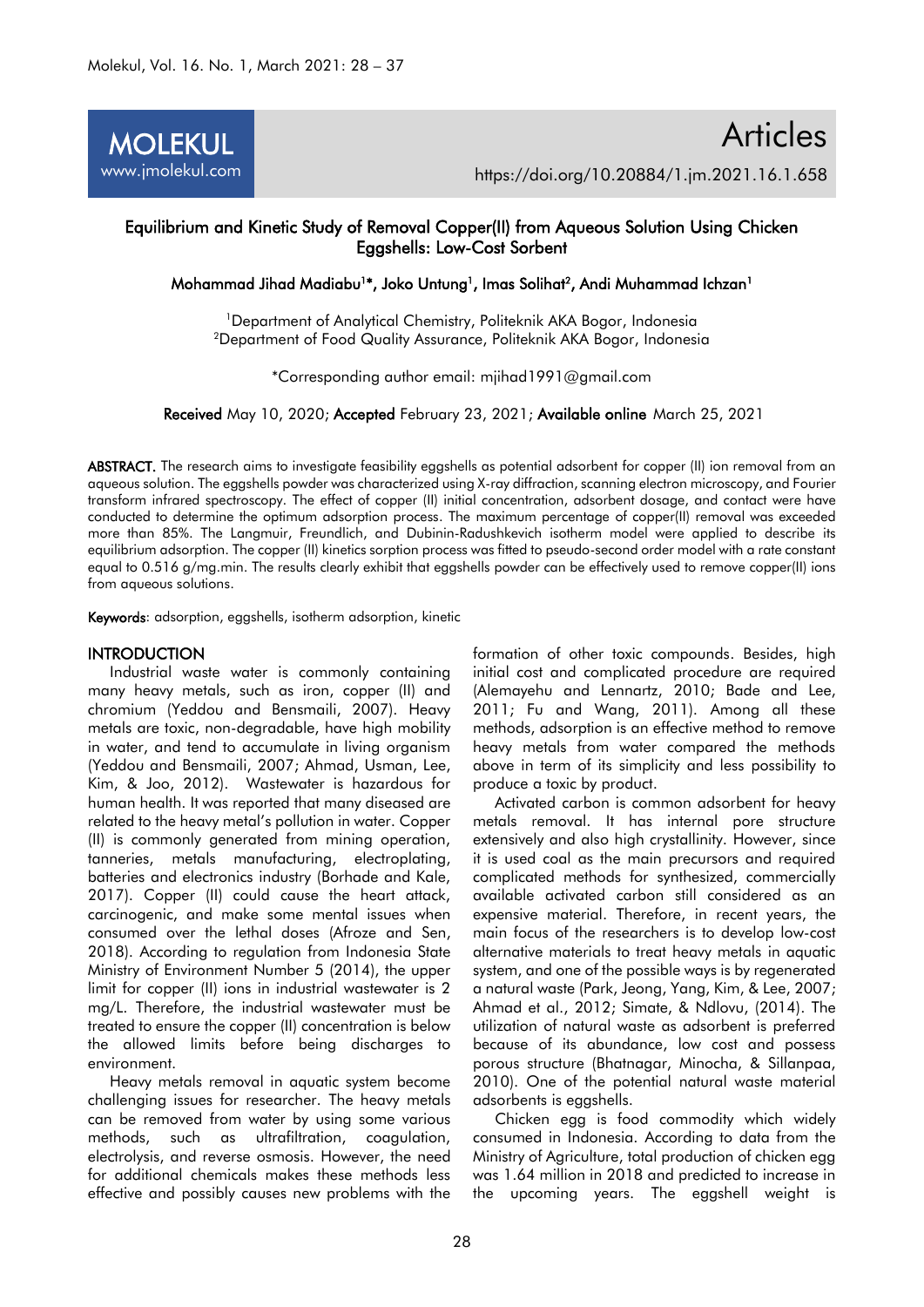approximately 11% from total weight of egg. The eggshells wastes left in large quantity from food manufacturing unit, restaurants, bakeries, and homes. The most of eggshells is commonly disposed in landfill without any pretreatment. They will generate some problem such as unpleasant odor and medium for bacterial growth. Eggshells usually treat as waste, even though it possesses high potency for some application.

The eggshells contain high nutrient content such as calcium, phosphorus, and magnesium. Because of that, it can be reused and applied as a fertilizer and feed additive (Carvalho, Araujo, & Castro, 2011). The chemical composition of eggshells is 94% calcium carbonate, 1% calcium phosphate, 1% magnesium carbonate and 4% organic compound that have carbonyl, carboxyl, and amine group (Eletta, Ajayi, Ogunleye, & Akpan, 2016). Based on that, eggshells can be applied as heavy metals adsorbent, acid neutralizer in soil, and production of hydroxypatite (Liao et al., 2010; Setiawan, Rizqi, Brilianti, & Wasito, 2018). The porous surface in egashells provide a large surface area that can be utilized as an alternative catalyst and adsorbent (Ahmad et al, 2012; Gollakota, Volli, & Shu, 2019; Oliveira, Benelli, & Amante, 2013). Various heavy metals adsorption using eggshells has been done before, such as Pb(II), Cu(II), Ni(II) and Cd(III) (Ahmad et al, 2012; Kristianto, Daulay, & Arie, 2019; Tizo et al., 2018). Therefore, eggshell is one promising material to remove heavy metals from the aquatic system.

The eggshell adsorption capacity can be boost up by treating the eggshell prior to use. In recent years, physical activation such as calcination is widely known process that able to improve the eggshell adsorption capacity. Kristianto et al., (2019) reported that calcined eggshell can increase the adsorption capacity to 60 times. In fact, as our knowledge, the chemical activation process using alkaline solution is rarely investigated.

The objective of this research is the utilization the eggshells for low-cost adsorbent material to remove copper (II) from artificial waste water. Eggshells adsorbent was chemically activated by an alkaline solution. The effect of some parameters such as adsorbate concentration, contact time, and mass of adsorbent were studied and discussed detail in the following section. The equilibrium adsorption process was investigated by Freundlich, Langmuir, and Dubinin-Radushkevich adsorption isotherm model. Adsorption kinetic was examined by fitting the experimental data to some kinetic model, i.e. pseudofirst order and pseudo-second order.

# EXPERIMENTAL SECTION

# Preparation of Eggshells Adsorbent

Eggshells were collected from local restaurants in Tanah Baru Sector, North Bogor, Bogor. Eggshells were cleaned and rinsed several times by using distilled water. Then, the cleaned eggshells were added to potassium hydroxide 0.1 mol/L solution and stirred for 1 hour. After that, the mixture was filtered and washed with distilled water until pH 6 to 7, followed by drying in the oven at 100 °C for 24 hours. The dried eggshells then grinded and sieved well in 60 mesh particle size

# **Characterization**

Fourier Transform Infrared (FT-IR) was performed in the range of 500-4000  $cm^{-1}$  to confirm the qualitative analysis organic functional group in eggshells. X-Ray Diffraction (Shimadzu X-Ray Diffractometer 7000 Maxima-X) with Cu tube and scan rate 2.00 deg/min was used to confirm the phase purity of sample, and finally surface morphology eggshells powder was investigated by using scanning electron microscope (SEM).

### Batch Adsorption Experiment

The effect of some parameters such as adsorbate concentration, contact time, and adsorbent dosage were studied. A definite weight of eggshell powder was added into 100 mL of copper (II) solution with various initial concentration between 10 mg/L to 150 mg/L. Copper (II) solution was prepared from 1000 mg/L stock solution. The contents were shaken during certain time following with filtration of the solution. Residual copper (II) ion in solution was measured using atomic absorption spectrophotometer. The amount of copper (II) metal adsorbed was calculated using Eqs 1.

 $q_e = ((C_0 - C_e) \cdot V)/w$  (1)

|

 $\overline{\phantom{a}}$ 

where, *q<sup>e</sup>* is the amount of copper(II) adsorbed per gram eggshell powder (mg/g), *C<sup>0</sup>* is the initial concentration of copper (II) ion (mg/L), *C<sup>e</sup>* is the concentration of copper (II) ion in equilibrium state (mg/L). *V* represents the volume of copper (II) solution (L), and *w* is the mass of eggshell powder (g). The results were verified with Langmuir, Freundlich, and Dubinin-Radushkevich adsorption isotherm model, while the kinetic study was investigated with pseudofirst order and pseudo-second order.

### RESULTS AND DISCUSSION Characterization of Eggshells Powder *FT-IR Spectroscopy*

The FT-IR spectrum of eggshells powder was analyzed on Bruker, Platinum ATR spectrometer in the range 4000-500 cm<sup>-1</sup> and the result was depicted in **Figure 1.** The peak between 700 cm<sup>-1</sup> to 863 cm<sup>-1</sup> showed the in-plane and out-plane vibration mode of calcium carbonate (Kristianto et al., 2019; Tsai et al., 2006; Ahmad et al., 2012). The sharp peak at 1406.97 cm-1 denoted to C=O asymmetrical stretching vibration on carbonate compound in eggshells matrix. Weak broad peak at 3263.31 cm-1 was formed. This peak related to –OH functional group stretching vibration due to the existence of free hydroxyl group which adhere in adsorbent surface (Daraei, Mittal, Noorisepehr, & Mittal, 2015).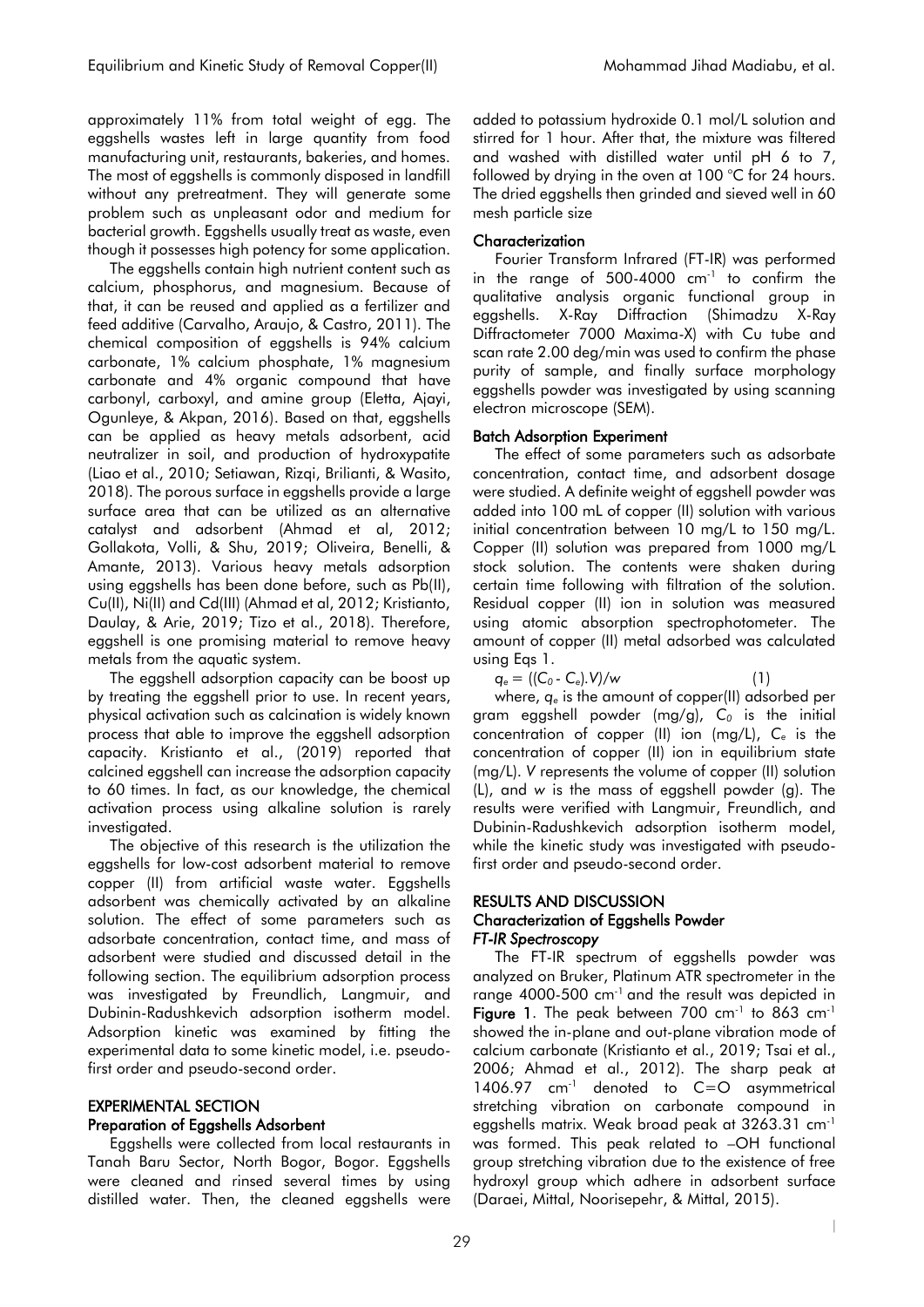#### *X-Ray Diffraction*

X-Ray diffraction pattern of eggshells crystal structure was examined using Shimadzu X-Ray Diffractometer 7000 Maxima-X and its result is showed in Figure 2. Main peak was appeared in  $2\theta =$ 29.5° which indicated calcium carbonate as major component of eggshells (Park et al., 2007; Ahmad et al., 2012). Moreover, several peaks appeared at  $2\theta =$ 23.1°; 29.2°; 29.5°; 36.0°; 39.5°; 43.2°; 47.6°; 48.6°; 57.5°; 64.8°. This diffraction pattern well matches with JCPDS file (card no 05-0586).



Figure 1. FT-IR spectrum of eggshells powder.



Figure 2. X-Ray diffraction patern of eggshells powder.



Figure 3. SEM images of eggshells powder, (a) 10.000 times magnification, (b) 25.000 times magnification, (c) 50.000 times magnification.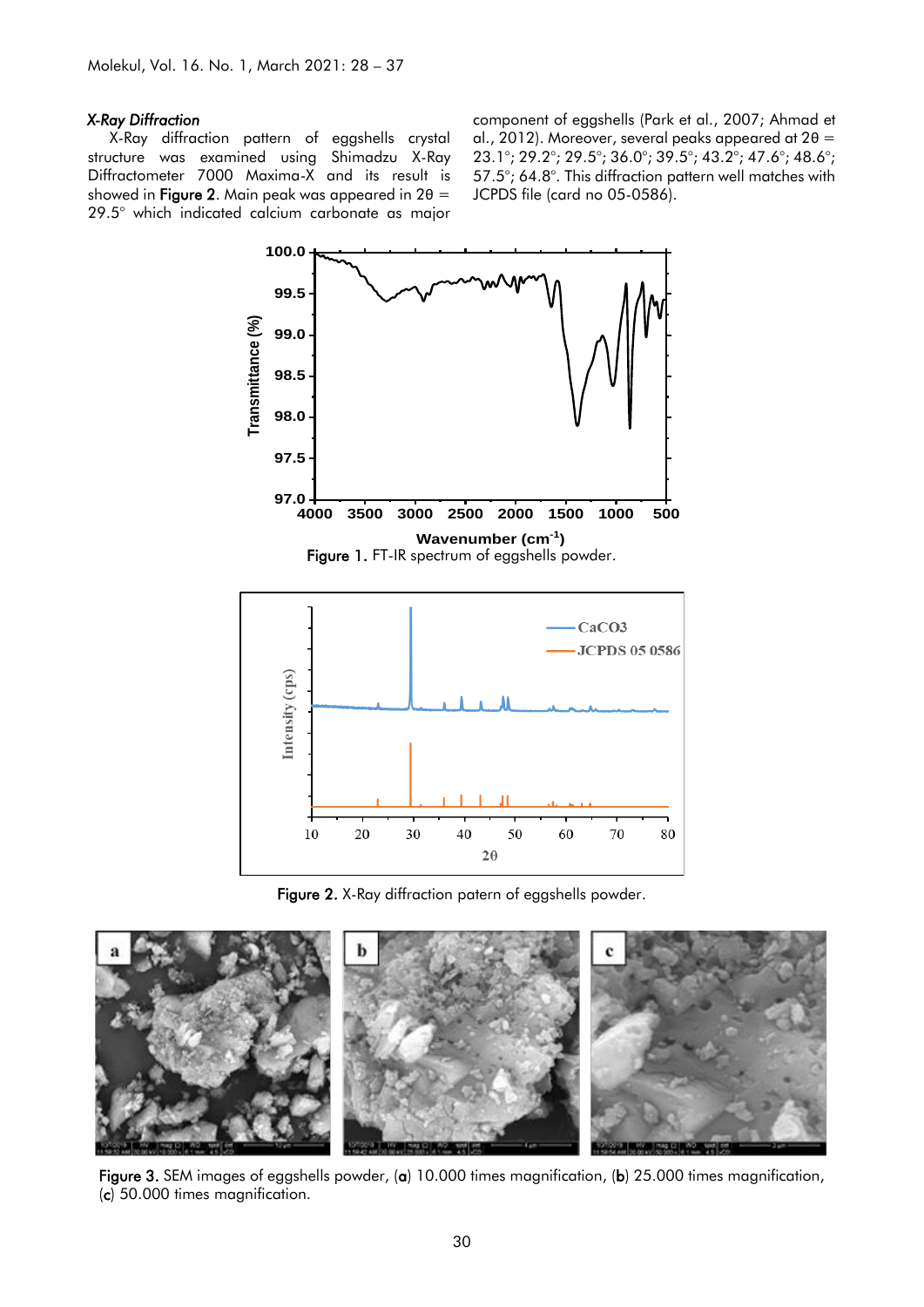### *Surface Morphology*

Surface morphology of eggshells was characterized by scanning microscope electron and the result is denoted in Figure 3. SEM images exhibited a clear view to observe surface morphology. At 10000 times magnification showed that eggshells powder had agglomerated prismatic shapes particles and at 25000 times magnification exhibited that the surface of eggshells was mainly porous (Park et al., 2007). In further magnification (50000 times), porous in the surface was clearly showed. It has a diameter ranging 0.1  $\mu$ m to 0.3  $\mu$ m. Therefore, eggshells porous has a microporous size (Setiawan et al., 2018)

# Adsorption process

# *Effect of adsorbent dosage*

In this study, adsorbent dosage was varied from 0.1 g to 1.1 g, while copper (II) ion concentration was constant for all dosage with 50 minutes of contact time. Figure 4 shows the effect of adsorbent dosage on adsorption copper (II) ion by eggshells powder. The percentage adsorption efficiency process increased slowly from 0.1 g to 0.7 g from 62.4% to 91.7%. However, when the maximum adsorption capacity is achieved, additional adsorbent dosage became insignificant in copper (II) removal capacity. This trend caused by agglomerated eggshells particles, so the active sites in eggshells surface is reduced and increased the adsorbate diffusion path length (Semerjian, 2018).

#### *Effect of adsorbate initial concentration*

Concentration is a prominent factor in the adsorption process. The effect of copper(II) ion initial concentration was carried out by using optimum adsorbent dosage and 50 minutes of contact time. The initial concentration was varied from 10 mg/L to 150 mg/L. The percentage of adsorption efficiency process was denoted in Figure 5. It exhibited the adsorption process in the low concentration occurred rapidly. The maximum percentage of efficiency of removal was 91.25% at 50 mg/L.

The high percentage of adsorption efficiency indicated that mass transfer diffusion of copper (II) ions from bulk goes rapidly to eggshells surface (Subbareddy, Jeseentharani, Jayakumar, Nagaraja, & Jeyaraj, 2012). Further, with increasing the concentration, the percentage of adsorption efficiency slightly decrease. At higher concentration, copper (II) ions diffused to eggshells surface followed by intra particle diffusion model (Afroze, & Sen, 2018). Surface active sites saturated rapidly with copper (II) ions in the initial adsorption process. However, after that, adsorption process occurred slowly due to competition between copper (II) ions to attach in eggshells surface.

#### *Effect of contact time*

Contact time is a significant factor in the adsorption process. In this study, contact time was varied from 10 minutes to 110 minutes, while copper (II) ion initial concentration and eggshells dose were constant. The parameter was used to calculate the rate of adsorption process. The adsorption efficiency increased from 61.6% to 89.2% at 10-30 minutes of contact time. In the beginning, a rapid adsorption rate was observed due to highly available vacant active sites (Tang, Li, Wang, & Daroch, 2017). The maximum copper (II) adsorption efficiency was 91.5% at a contact time of 50 minutes. At that time, the adsorption equilibrium reached. It indicated that the active sites already saturated with copper (II) ions. Further, increase in contact time, the concentration of copper (II) ions in eggshells surface increasing gradually but make no significant effect on the copper (II) ions removal due to intra particles diffusion rate into bulk adsorbent was gone slowly.



Figure 4. Plot of adsorption copper (II) ion by eggshells powder with variation of adsorbent dosage



Figure 5. Plot of adsorption copper (II) ion by eggshells powder with variation of adsorbate initial concentration.

|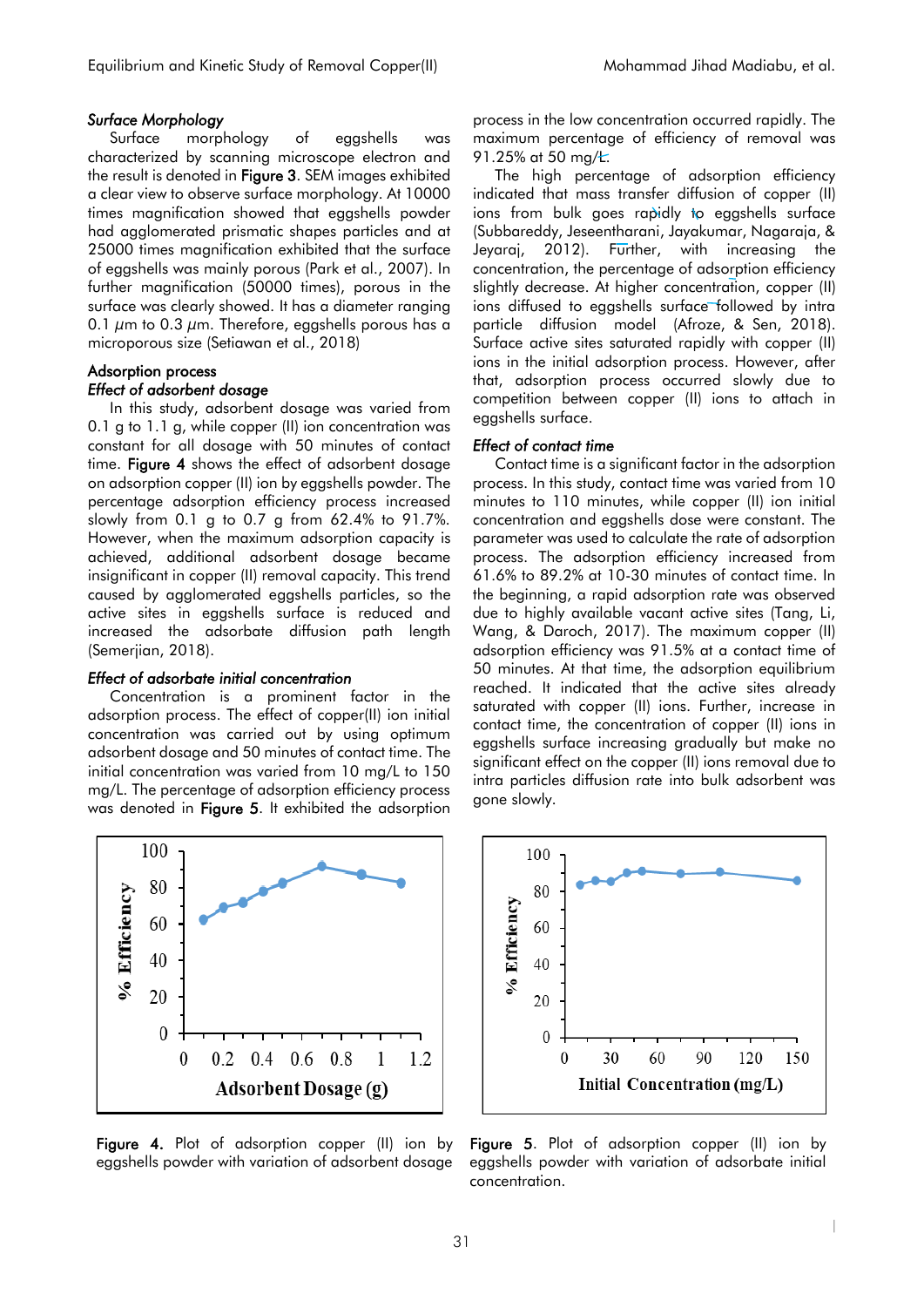

Figure 6. Plot of adsorption copper (II) ion by eggshells powder with variation of contact time



Figure 7. Linearity plot of adsorption isotherm copper (II) ions by eggshells powder (a) Langmuir, (b) Freundlich, (c) Dubinin-Radushkevich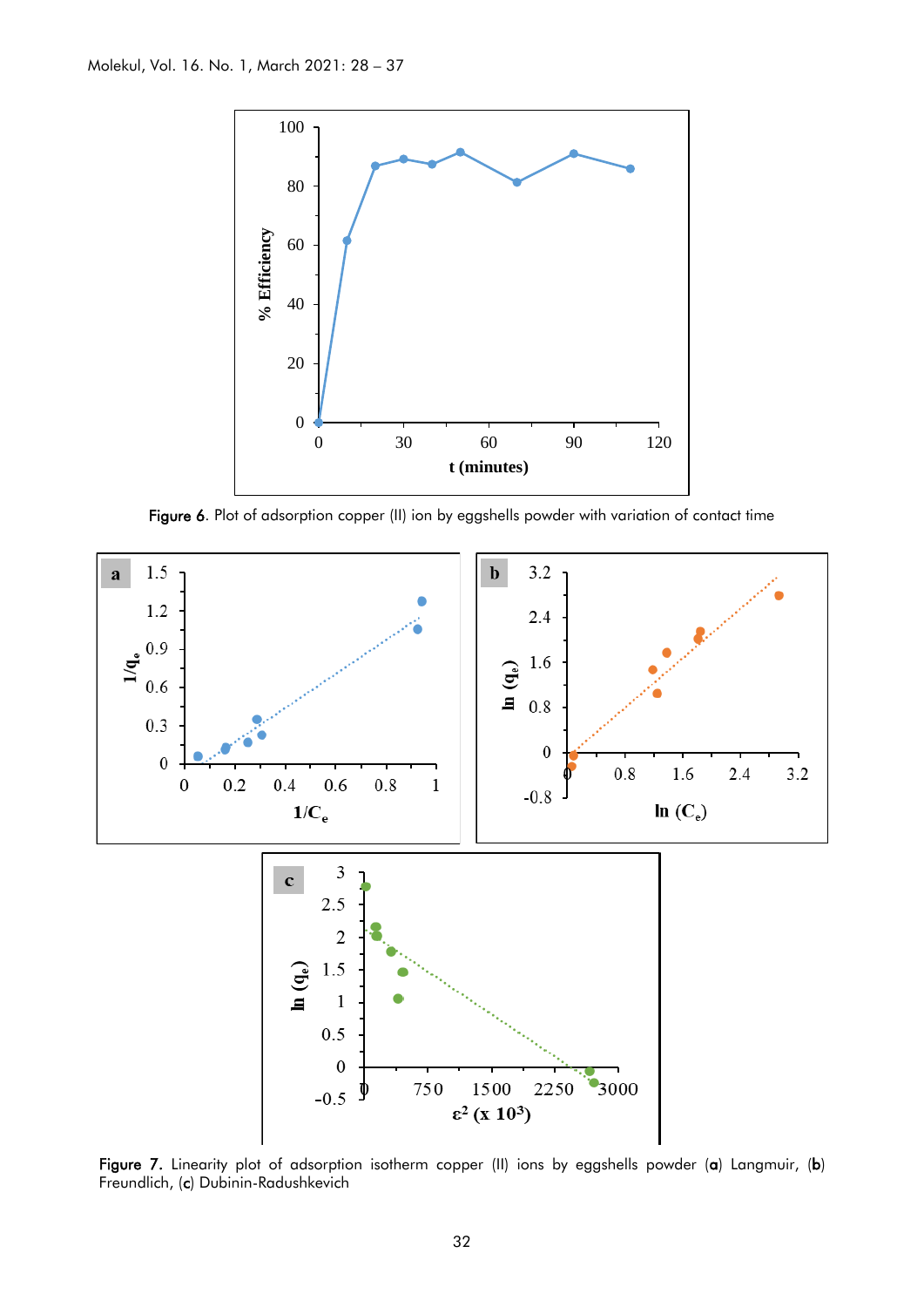#### Adsorption isotherms

Basic assumption of adsorption is the interaction between adsorbate and adsorbent surface. Adsorption isotherm provides information about the equilibrium constant and mechanism of adsorption process, which can be used to establish an effective design of adsorption system (Tan, Ahmad, & Hameed, 2009; Foo and Hameed, 2010; Makeswari and Santhi, 2013). Various adsorption isotherm such as Langmuir, Freundlich, and Dubinin-Radushkevich were tested in the present study. The reciprocal adsorption isotherm was evaluated by comparing the value of square correlation coefficient (*R 2* ).

#### *Freundlich isotherm*

Freundlich adsorption isotherm generally describes the adsorption process for the heterogenous active site energies sites. The linear plot of Freundlich isotherm is showed Eqs 2.

 $\ln q_e = \ln K_f + (1/n) \ln Ce$  (2) where, *q<sup>e</sup>* is the amount of copper (II) adsorbed per gram eggshell powder (mg.g-1 ), *C<sup>e</sup>* is the equilibrium concentration of copper (II) ion in solution (mg/L), *K<sup>f</sup>* is the Freundlich isotherm constant (mg/g) which indicate the adsorption capacity approximately, while *n* is the adsorption intensity. If *n* lies between 1 to 10, this indicates a favourable sorption process. Those parameters also indicate the relative distribution of the energy and the heterogeneity of the active sites in adsorbent. If *n* value bigger, the heterogeneity surface adsorbent is larger (Afroze and Sen, 2018; Ayawei, Ebelegi, & Wankasi, 2017; Borhade & Kale, 2017). Freundlich adsorption isotherm plot is shown in **Figure 7b** with the  $R^2$  value is 0.9408. The adsorption intensity, *n* value calculated with following equation and the result is less than 1 which interpreted unfavourable sorption process.

#### *Langmuir isotherm*

This isotherm model assume the surface containing finite number of active sites which has uniform energies in the surface, so the adsobate attracts strongly onto actives sites in adsorption surface. Therefore, it forms an uniform and homogenous monolayer adsorbate onto adsorbent surface and after that no further sorption take places (Borhade & Kale, 2017; Tizo et al., 2018). The equation is presented in Eqs. 3 and its linearized form is shown in Eqs. 4.

$$
q_e = \frac{K_L q_m C_e}{1 + K_L C_e}
$$
 (3)  
1/q\_e = 1/q\_m + (1/C\_e)(1/K\_L q\_m) (4)

where, *q<sup>e</sup>* is the amount of copper (II) adsorbed per gram eggshell powder (mg/g), *C<sup>0</sup>* and *C<sup>e</sup>* is the initial and equilibrium concentration of copper (II) ion in solution (mg/L), *q<sup>m</sup>* is the maximum monolayer coverage capacity (mg/g), *K<sup>L</sup>* is the Langmuir isotherm constant (L/mg). The value of  $K<sub>L</sub>$  and qm were calculated from slope and intercept of plot 1/*qe* versus 1/*Ce* (Tizo et al., 2018)

Figure 7a depicted Langmuir plot for adsorption of copper (II) ion by eggshells powder with the *R 2* value is 0.9728. The  $q_m$  indicates maximum monolayer coverage capacity. From the result obtained, the calculated maximum monolayer coverage capacity were 11.01 mg.g<sup>-1</sup>. The characteristic of Langmuir isotherm could be observed from non dimentional parameter, *R<sup>L</sup>* value which calculated using Eqs. 5.

$$
R_L = \frac{1}{1 + K_L C_0} \tag{5}
$$

Unfavourable adsorption obtains when the *R<sup>L</sup>* value > 1, while the favourable adsorption occurs when the  $R_L$  value between 0 and 1. If the  $R_L$  value = 0, indicates the irreversible adsorption (Ayawei et al., 2017). The result obtained *R<sup>L</sup>* value is 0.10. It indicates the adsorption process copper (II) with eggshells in this study is favourable.

#### *Dubinin-Radushkevich isotherm*

This adsorption isotherm model is widely known to describe the adsorption mechanism in high heterogeneity adsorbent surface. This adsorption model is utilized frequently to determine the type of interaction that occur in adsorption process, especially heavy metals adsorption (Israel and Eduok, 2012). The Dubinin-Radushkevich linearity plot and free mean energy equation is shown in Eqs. 6 and Eqs. 7, respectively.

$$
\ln q_e = \ln q_m - \beta \varepsilon^2
$$
 (6)  

$$
E = \frac{1}{\sqrt{2\beta}}
$$
 (7)

where, *q<sup>e</sup>* is the amount of copper (II) adsorbed per gram eggshell powder (mg/g), *q<sup>m</sup>* is the maximum monolayer coverage capacity (mg/g),  $\varepsilon$  is Polanyi potential (mol/J),  $\beta$  is Dubinin-Radushkevich constant, *E* denotes a free mean energy (J/mol).

Physisorption mechanism occur when the *E* value is less than 8 kJ/mol, while its value lies between 8 kJ/mol to 16 kJ/mol, the sorption is dominated by ionexchange mechanism and the range value of E is 20 kJ/mol to 40 kJ/mol follows chemisorption (Kumar et al., 2011). Based on the experimental data, the calculated *E* value is 0.74 kJ at 298.6 K, which exhibits the copper (II) ions adsorption in eggshell surface after alkaline solution activated was dominated by electrostatic attraction and physisorption interaction. The value of all adsorption isotherm parameters were summarized in Table 1.

Based on the value of square of correlation coefficient, *R <sup>2</sup>* between three adsorption isotherm model shown that the Langmuir isotherm model gives the best linearity and it confirms that adsorption copper(II) mechanism is driven by monolayer adsorption and electrostatic interaction occurs between adsorbed copper (II) particles and activated eggshells surface (de Lima, Nascimento, de Sousa, Filho & Oliveira, 2012). The prior researches for eggshell used for adsorbent showed in Table 2.

|

 $\overline{\phantom{a}}$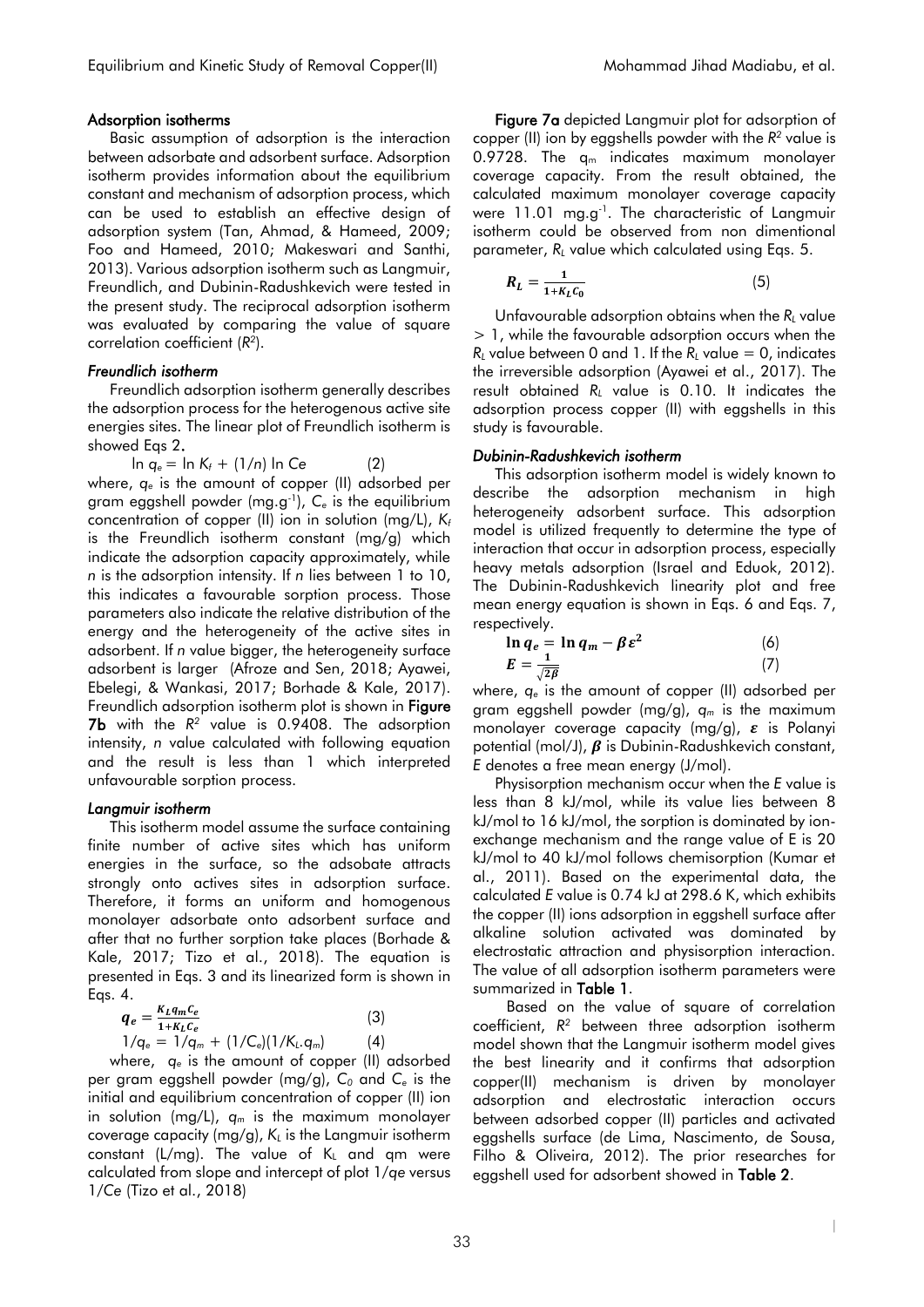| Langmuir                              |                               |      | Freundlich          |      |            |                     | Dubinin Raduskevich         |     |        |
|---------------------------------------|-------------------------------|------|---------------------|------|------------|---------------------|-----------------------------|-----|--------|
| $q_m$                                 |                               | N    | D <sub>2</sub><br>" |      | INF        | D <sub>2</sub><br>π | $q_m$                       | -   | D2     |
| $\lfloor mg \rfloor$<br>$\frac{1}{9}$ | $\mathbf{I}$<br>$\sim$<br>mg) |      |                     |      | /mg/<br>я. |                     | $\lfloor mg \rfloor$<br>Ιq. | (kJ |        |
| .01                                   | 0.07                          | 0.10 | 0.9728              | 0.91 | 0.93       | 0.9408              | 8.30                        | 74  | 0.8608 |

Table 1. Langmuir and Freundlich adsorption isotherm parameters for copper (II) ions removal by eggshells powder

Table 2. Some research related utilizing eggshell for polluted material removal

| Adsorbent                 | Polluted materials | Adsorption<br>capacity<br>(mg/g) | Reference              |  |  |
|---------------------------|--------------------|----------------------------------|------------------------|--|--|
| Crude Eggshell            | Copper             | 2.05                             | Ahmad et al, 2012      |  |  |
|                           | Lead               | 4.74                             |                        |  |  |
|                           | Cadmium            | 0.50                             |                        |  |  |
| Crude Eggshell            | Chromium(VI)       | 1.45                             | Darei et al, 2013      |  |  |
| Calcined eggshell         | Cyanide            | 3.27                             | Eletta et al, 2016     |  |  |
| Calcined eggshell         | Chromium           | 92                               | Park et al, 2017       |  |  |
| Eggshell<br>derived<br>HA | Nickel             | 109                              | De Angelis et al, 2017 |  |  |
| (ESHA)                    |                    |                                  |                        |  |  |
| Alkaline<br>Solution-     | Copper             | 11.01 $mg/g$                     | This study             |  |  |
| Eggshell                  |                    |                                  |                        |  |  |

#### Kinetic study

Adsorption process consist of three main steps. First step is mass transfer of adsorbate from bulk solution to the external surface of adsorbent, followed by the intra diffusion process to the active site and the last is adsorption itself. Adsorption process is a reversible mechanism, When the equilibrium state is achieved, adsorption and desorption rate are equal and make adsorbate concentration in the first medium (aqueous solution) and second medium (adsorbent) is also equal. Various methods have been used to determine the kinetics of adsorption either batch system or finite bath method. In the present paper, pseudo-first order and pseudo-second order were used to investigate the kinetic of adsorption copper (II) ion by eggshells powder. The pseudo-first order assumed adsorption only occur on localized sites and involved no interaction between copper (II) ions. Maximum adsorption capacity related to the monolayer adsorbate onto active sites in adsorbent surface. The linear formed equation this kinetic model was showed in Eqs. 8.

 $log(q_e - q_t) = log q_e - (k_1/2.303)t$  (8)

where, *q<sup>t</sup>* is the amount of copper (II) ion at t time (mg/g), *k<sup>1</sup>* is rate constant (min-1 ) which were calculated from intercept the equation. The pseudosecond order model indicated adsorption capacity was proportional with the number of active sites in adsorbent surface (Eletta et al., 2016). Linear form of pseudo-second order was expressed as Eqs, 9.

$$
t/q_t = t/q_e + 1/(k_2 q_e^2)
$$

where, *k<sup>2</sup>* is rate constant for pseudo-second order which calculated from the intercept of the plot regression.

) (9)



Figure 8. Kinetic modelling linear plot for adsorption copper (II) ions by eggshells, (a) pseudo-first order; (b) pseudo-second order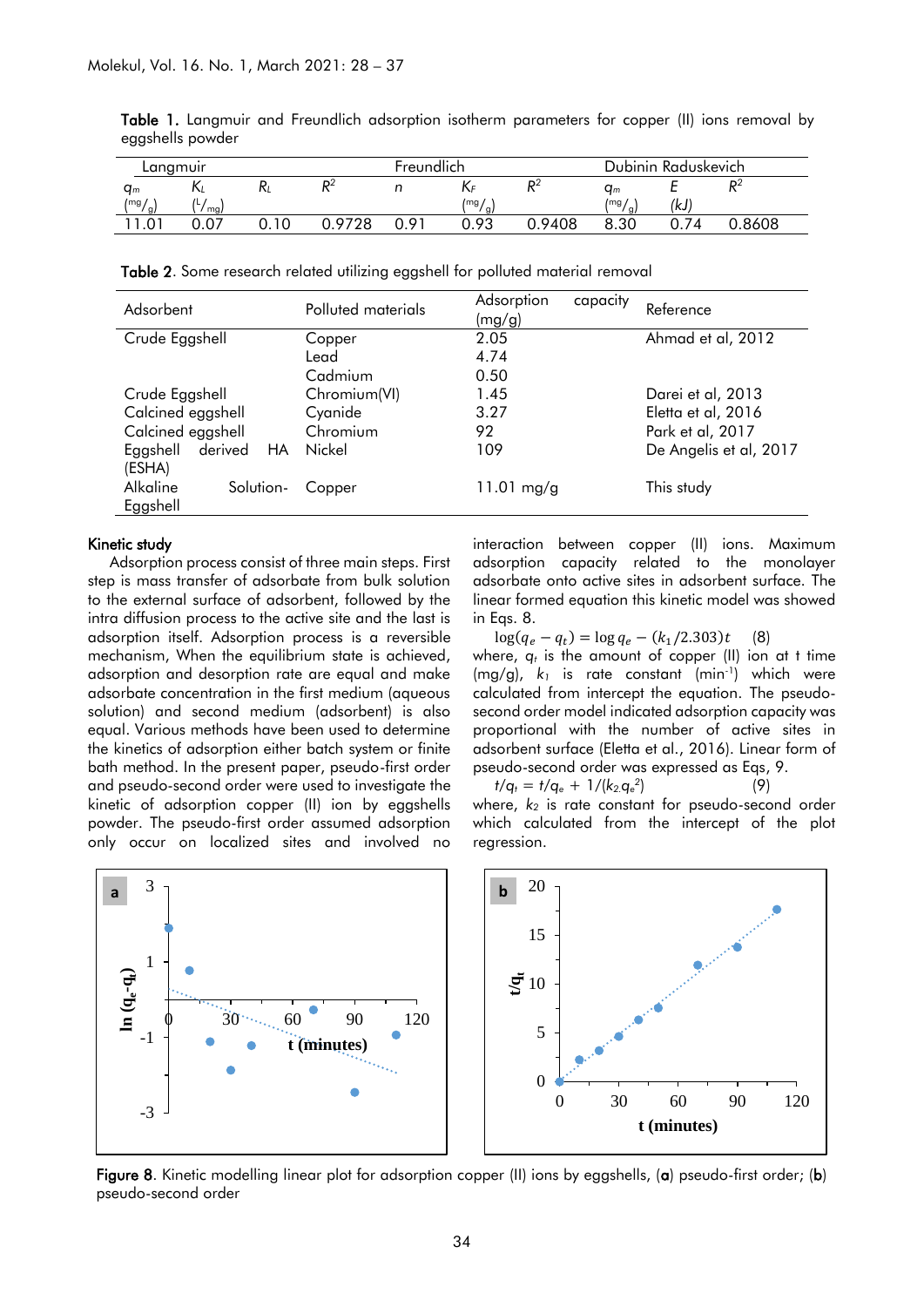|             | Pseudo-first order |                 |                  |        | Pseudo-second order          |                 |                  |        |
|-------------|--------------------|-----------------|------------------|--------|------------------------------|-----------------|------------------|--------|
| Metal lons  | $\mathbf{k}_1$     | $q_{e}$ (calc)  | $q_{e}$ (actual) | $R^2$  | k <sub>2</sub>               | $q_{e}$ (calc)  | $q_{e}$ (actual) | $R^2$  |
|             | $\frac{(1)}{min}$  | $\binom{mg}{g}$ | $\binom{mg}{g}$  |        | $\left(\frac{9}{mg} \right)$ | $\binom{mg}{g}$ | $\binom{mg}{g}$  |        |
| Copper (II) | 0.042              | 1.018           | 4.826            | 0.3197 | 0.516                        | 4.824           | 4.826            | 0.9944 |
|             |                    |                 |                  |        |                              |                 |                  |        |
|             |                    | $\Omega$        |                  |        |                              |                 |                  |        |

Table 3. Kinetics parameter value for pseudo-first order and pseudo-second order model



Figure 9. Plot for intra-particles diffusion in eggshells powder

The linearity plot of pseudo-first order and pseudosecond order was illustrated in Figure 8. The values of all parameters were calculated and summarized in Table 3. The result was shown that there is no significant difference between the actual amount and calculated value of copper (II) adsorbed on the surface of the eggshells determined by pseudo-second order model. Furthermore, *R 2* value for pseudo-second order closed to 1 indicated that adsorption kinetics of copper (II) ions by eggshells powder fit to the pseudosecond order model. The number of active sites in eggshells surface is proportional to adsorption capacity of copper (II) ions.

Generally, adsorbate particles moved from bulk concentration on solution to adsorbent surface through intra-particles diffusion step. This step may be the slowest step in overall adsorption process (Kaczala, Marques, & Hogland, 2009). The rate intraparticles diffusion equation can be searched by using Weber-Morris equation (Eqs. 10).

 $q_t = k_{id}.t^{0.5}$  $(10)$ where, *q<sup>t</sup>* is the amount of adsorbate at t time (mg/g) and  $k_{id}$  is the rate constant for intra-particle diffusion. The *kid* value can be calculated from slope the plot *q<sup>t</sup>* versus *t* 0.5. According to Eqs 9, a straight line shows the kinetic process follows the intraparticle diffusion, but the figure (Figure 9) showed multi linear plots, divided to two separated area: the first linear line (phase I) and the second linear line (phase II). In phase

I, copper (II) ion adsorption controlled by surface diffusion process from bulk to the most readily eggshell active sites. Phase II depicted copper (II) ion pore diffusion from surface sites to the inner pores. The multi linear plot proved the intraparticle diffusion was not rate controlling step solely in this research (Bhatnagar et al., 2010).

# **CONCLUSIONS**

The result of characterization with XRD, FT-IR, and SEM shows chemically activated eggshell can improve the copper (II) ions removal from water content. Major composition of eggshells is  $CaCO<sub>3</sub>$  and slightly organic matter which have important role in the adsorption process. The optimum condition can be achieved when 0.7 g eggshells powder was added into 50 mg/L copper (II) solution and shaken for 50 minutes. In the present paper, adsorption of copper (II) by eggshells obeys Langmuir isotherm adsorption (*R 2* = 0.9728). It assumes monolayer copper (II) ion forms onto active sites in the outer surface eggshell. The number of active sites in eggshells surface is proportional to adsorption capacity of copper (II) ions. It is proved with the kinetic measurement demonstrated that copper (II) ions adsorption process complies with to pseudo-second order rate model with the rate constant of 0.516 g/mg.min.

# ACKNOWLEDGEMENTS

The author would like to thank to Politeknik AKA Bogor for financial support of this research, and The Integrated Laboratory Politeknik AKA Bogor (LU-AKA Bogor) for instrumental support of this research.

|

 $\overline{\phantom{a}}$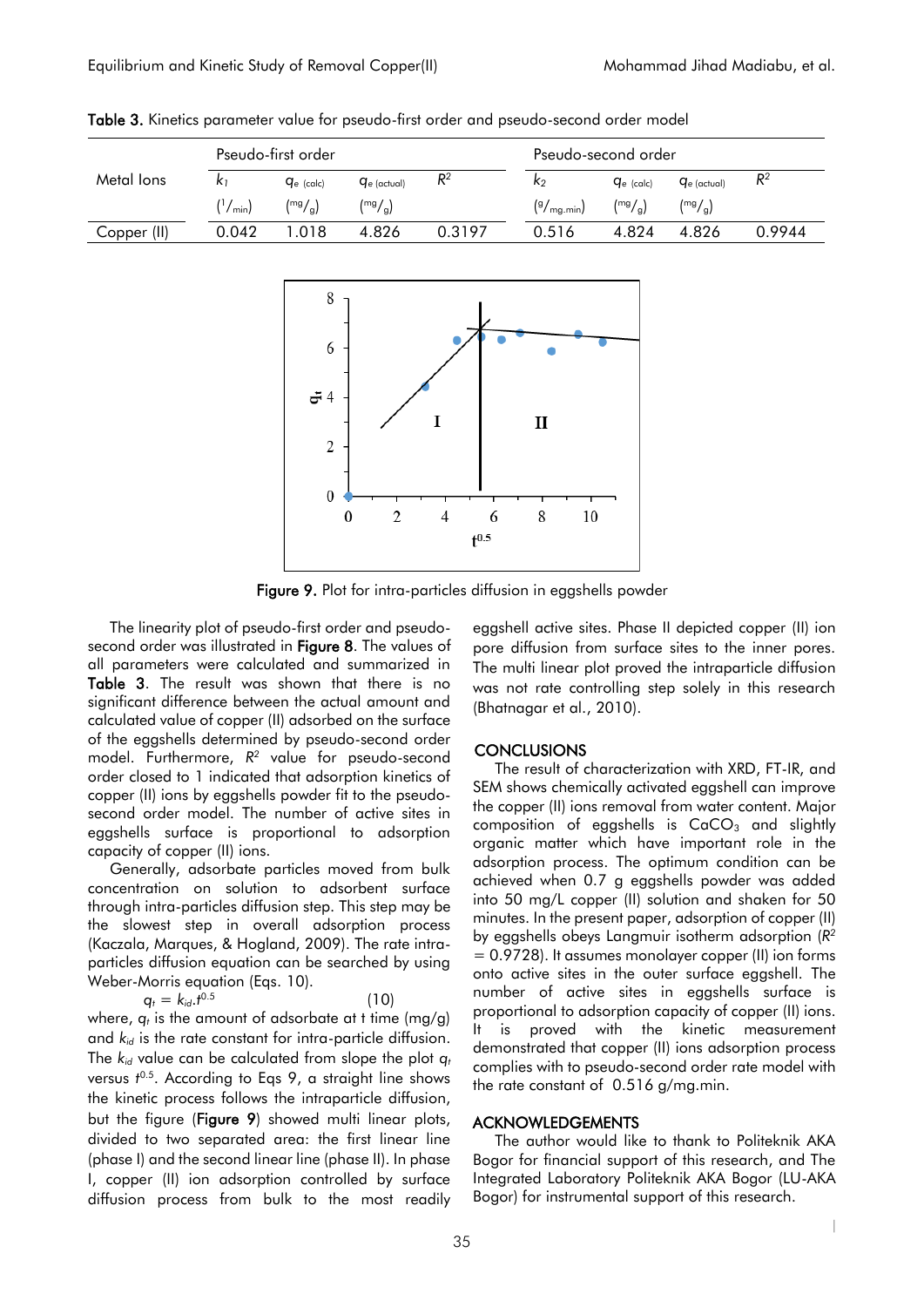#### **REFERENCES**

- Afroze, S., & Sen, T. K. (2018). A review on heavy metal ions and dye adsorption from water by agricultural solid waste adsorbents. *Water, Air, & Soil Pollution*, *229*, 225-275
- Ahmad, M., Usman, A. R. A., Lee, S. S., Kim, S. C., & Joo, J. H. (2012). Eggshells and coral wastes as low cost sorbents for removal of  $Pb^{2+}$ , Cd<sup>2+</sup> and Cu2+ from aqueous solutions. *Journal of Industrial and Engineering Chemistry*, *18* (1), 198-204
- Alemayehu, E., & Lennartz, B. (2010). Adsorptive removal of nickel from water using volcanic rocks. *Applied Geochemistry*, *25* (10), 1596- 1602
- Ayawei, N., Ebelegi, A. N., & Wankasi, D. (2017). Modelling and intrepretation of adsorption isotherm. *Journal of Chemistry*, *2017*, 1-11
- Bade, R., & Lee, S. H. (2011). A review of studies on micellar enhanced ultrafiltration for heavy metals removal from wastewater. *Journal of Water Sustainability*, *1* (1) 85-102
- Bhatnagar, A., Minocha, A. K., & Sillanpaa, M. (2010). Adsorptive removal of cobalt from aqueous solution by utilizing lemon peel as biosorbent. *Biochemical Engineering Journal, 48*, 181-186
- Borhade, A. V., & Kale, A. S. (2017). Calcined eggshell as a cost effective material for removal of dyes from aqueous solution. *Applied Water Science*, 7, 4255-4268
- Carvalho, J., Araujo, J., & Castro, F. (2011). Alternative low-cost adsorbent for water and wastewater decontamination derived from eggshell waste: an overview. *Waste and Biomass Valorization*, *2*, 157-167
- Daraei, H., Mittal, A., Noorisepehr, M., & Mittal, J. (2015). Separation on chromium from water sample using eggshell powder as a low-cost sorbent: kinetic and thermodynamic studies. *Desalination and Water Treatment*, *53* (1), 214- 220
- de Lima, A. C. A., Nascimento, R. F., de Sousa, F. F., Filho, J. M., & Oliveira, A. C., (2012). Modified coconut shell fibers: A green and economical sorbent for the removal of anions from aqueous solutions. *Chemical Engineering Journal*, 185- *186*, 274-284
- Eletta, O. A. A., Ajayi, O. A., Ogunleye, O. O., & Akpan, I. C. (2016). Adsorption of cyanide from aqueous solution using calcinated eggshells: Equilibrium and optimisation studies. *Journal of Environmental Chemical Engineering*, *4* (1), 1367-1375
- Foo, K. Y., & Hameed, B. H. (2010). Insight into the modelling of adsorption isotherm systems. *Chemical Engineering Journal*, *156* (1), 2-10
- Fu, F., Wang, Q. (2011). Removal of heavy metal ions from wastewaters: A review. *Journal of Environmental Management*, *92* (3), 407-418
- Gollakota, A.R.K., Volli, V., & Shu, C-M. (2019). Transesterification of waste cooking oil using pyrolysis residue supported eggshell catalyst. *Science of The Total Environment*. *661*, 316- 325
- Israel, U., Eduok, U. M. (2012). Biosorption of zinc from aqueous solution using coconut (*Cocos nuciferal*) coir dust. *Achieves of Applied Science Research*. *4* (2), 809-819
- Kaczala, F., Marques, M., & Hogland, W. (2009). Lead and vanadium removal from a real industrial wastewater by gravitational settling/sedimentation and sorption onto *Pinus sylvestris* sawdust. *Bioresorce Technology*, *100* (1), 235-243
- Kristianto, H., Daulay, N., & Arie, A.A. (2019). Adsorption of Ni(II) Ion onto Calcined Eggshells: A Study of Equilibrium Adsorption Isotherm. *Indonesian Journal of Chemistry*. *19* (1) 143-150
- Kumar, P. S., Ramalingam, S., Kirupha, S. D., Murugesan, A., Vidyadevi, T., Sivanesan, S. (2011). Adsorption behavior of nickel(II) onto cashew nut shell: Equilibrium, thermodynamics, kinetics, mechannism and process design. *Chemical Engineering Journal. 167* (1), 122- 131
- Liao, D., Zheng, W., Li, X., Yang, Q., Yue, X., & Guo, L. (2010). Removal of lead(II) from aqueous solutions using carbonate hydroxypatite extracted from eggshell waste. *Journal of Hazardous Material, 177* (1-3), 126-130
- Makeswari, M., & Santhi, T. (2013). Removal of malachite green dye from aqueous solutions onto microwave assisted zinc chloride chemical activated epicarp of *Ricinus communis*. *Journal of Water Resources and Protection*, *5* (2), 222- 238
- The Ministry of Environment. (2014). *Peraturan Menteri Lingkungan Hidup Republik Indonesia Nomor 5 Tahun 2014 Tentang Baku Mutu Air Limbah*. Jakarta
- Oliveira, D. A., Benelli, P., & Amante, E. R. (2013). A literature review on adding value to solid residues: egg shells. *Journal of Cleaner Production*, *46*, 42-47
- Park, H. J., Jeong, S. W., Yang, J. K., Kim, B. G., & Lee, S. M. (2007). Removal of heavy metals using waste eggshell. *Journal of Environmental Sciences*, *19* (12), 1436-1441
- Semerjian, L. (2018). Removal of heavy metals (Cu, Pb) from aqueous solutions using pine (*Pinus halepensis*) sawdust: Equilibrium, kinetic, and thermodynamic studies. *Environmental Technology & Innovation*, *12*, 91-103